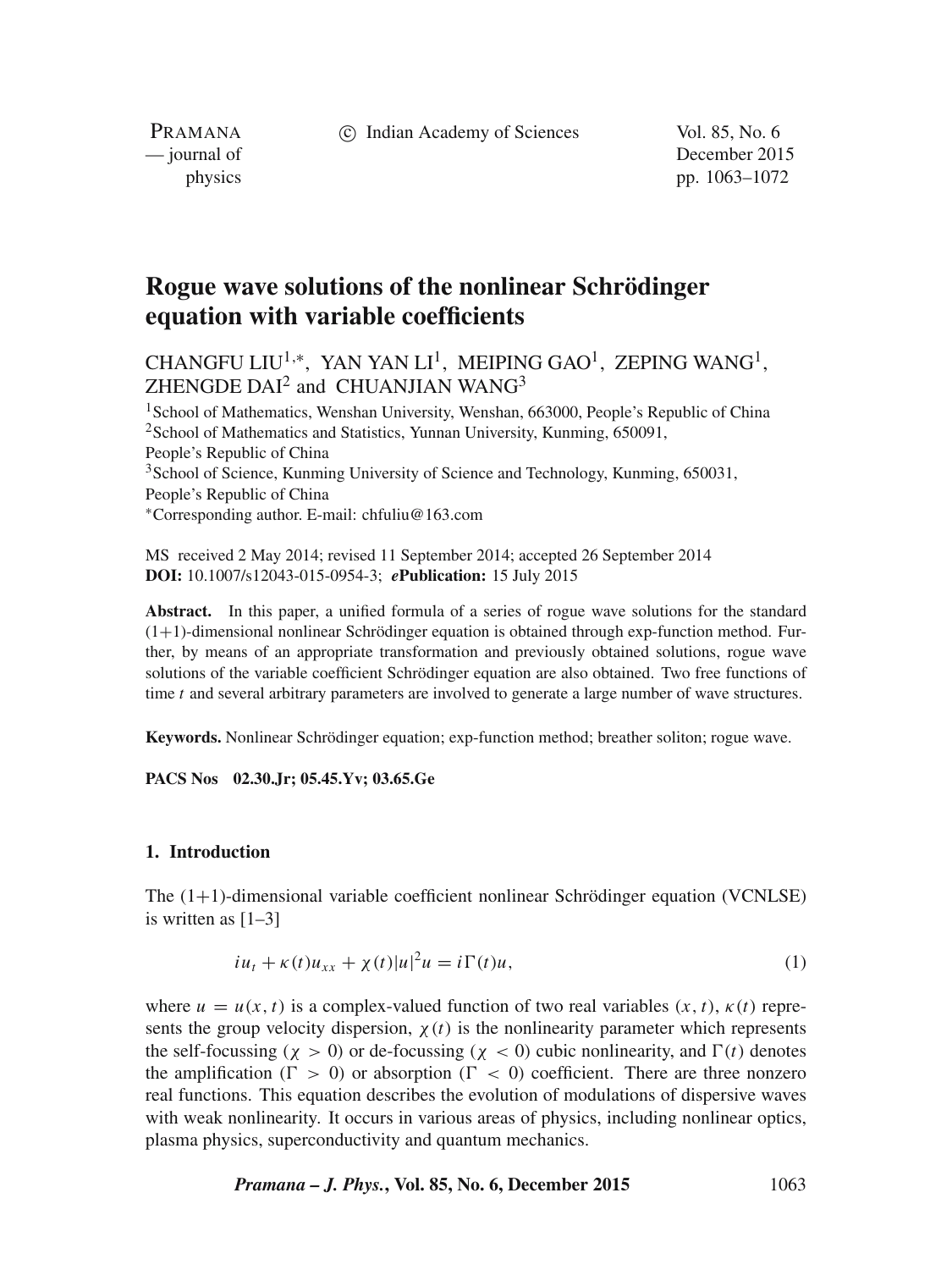## *Changfu Liu et al*

In nonlinear optics, the variable t generally represents propagation distance and x represents the retarded time in eq. (1). In this case, it describes the amplification or absorption of pulses propagating in a single-mode optical fibre with distributed dispersion and nonlinearity. In practical applications, the model is of primary interest not only in the amplification and compression of optical solitons in inhomogeneous systems, but also in the stable transmission of managed soliton. Recently, the applications of eq. (1) with various forms have been studied by many researchers. In these literatures, the analytic solution of the harmonic form and Jacobian elliptic function solution are obtained by Hao *et al* by employing perturbation and F-expansion methods [1,2]. Exact rogue wave solutions of the  $(2+1)$ -dimensional nonlinear Schrödinger equation with varying coefficients are obtained by Zhang *et al* [3]. When  $\kappa(t) = \alpha$ ,  $\chi(t) = \beta$ , eq. (1) reduces to the standard nonlinear Schrödinger equation (NLSE) [4]

$$
iu_t + \alpha u_{xx} + \beta |u|^2 u = 0, \tag{2}
$$

where  $\alpha$  and  $\beta$  are two nonzero real constants. Depending on the character of its solutions, it is called the 'self-focussing' ( $\alpha > 0$ ,  $\beta > 0$ ) and 'de-focussing' ( $\alpha > 0$ ,  $\beta < 0$ ) NLSE, respectively. In this study, we use NLSE<sup>+</sup> and NLSE<sup>−</sup> to denote them.

In recent years, rogue wave phenomenon has become a hot topic for many researchers. They found that rogue waves appear not only in oceanic conditions [5–7] but also in plasmon [8], optics [9–14], superfluids [15], Bose–Einstein condensates [16,17] and in the form of capillary waves [18]. Moslem *et al* found that the electrostatic surface plasma rogue waves can be excited and propagated along a plasma–vacuum interface due to the nonlinear coupling between high-frequency surface plasmons and low-frequency ion oscillations. They also discussed the nonlinear pulse propagation condition and its behaviour. They believed that the nonlinear structures may be useful for controlling and maximizing plasmonic energy along the plasma surface [8]. Solli *et al* introduced the concept of optical rogue waves, a counterpart of the infamous rare water waves. Using a new real-time detection technique, they studied a system that exposes extremely steep, large waves as rare outcomes from an almost identically prepared initial population of waves. Specifically, they reported the observation of rogue waves in an optical system, based on a microstructured optical fibre, near the threshold of soliton-fission supercontinuum generating a noise-sensitive nonlinear process in which extremely broadband radiations are produced from a narrow-band input. They modelled the formation of these rogue waves using the generalized nonlinear Schrödinger equation and demonstrated that they arise infrequently from initially smooth pulses owing to power transfer seeded by a small noise perturbation [9]. Bludov *et al* predicted the existence of rogue waves in Bose–Einstein condensates either loaded into a parabolic trap or embedded in an optical lattice. In the latter case, rogue waves can be observed in condensates with positive scattering length and they are immensely enhanced by the lattice. Local atomic density may increase up to ten times. They provided the initial conditions necessary for the experimental observation of the phenomenon. Numerical simulations illustrated the process of rogue wave creation [16].

Recently, the structure of the rogue waves and its behaviour have attracted the attention of a large number of researchers [19–24]. For describing the natural nonlinear phenomenon, the nonlinear Schrödinger equation is a fundamental model which is widely applied in nonlinear science and is also widely used in studying the existence of rogue waves and their structures [16,17,19–33].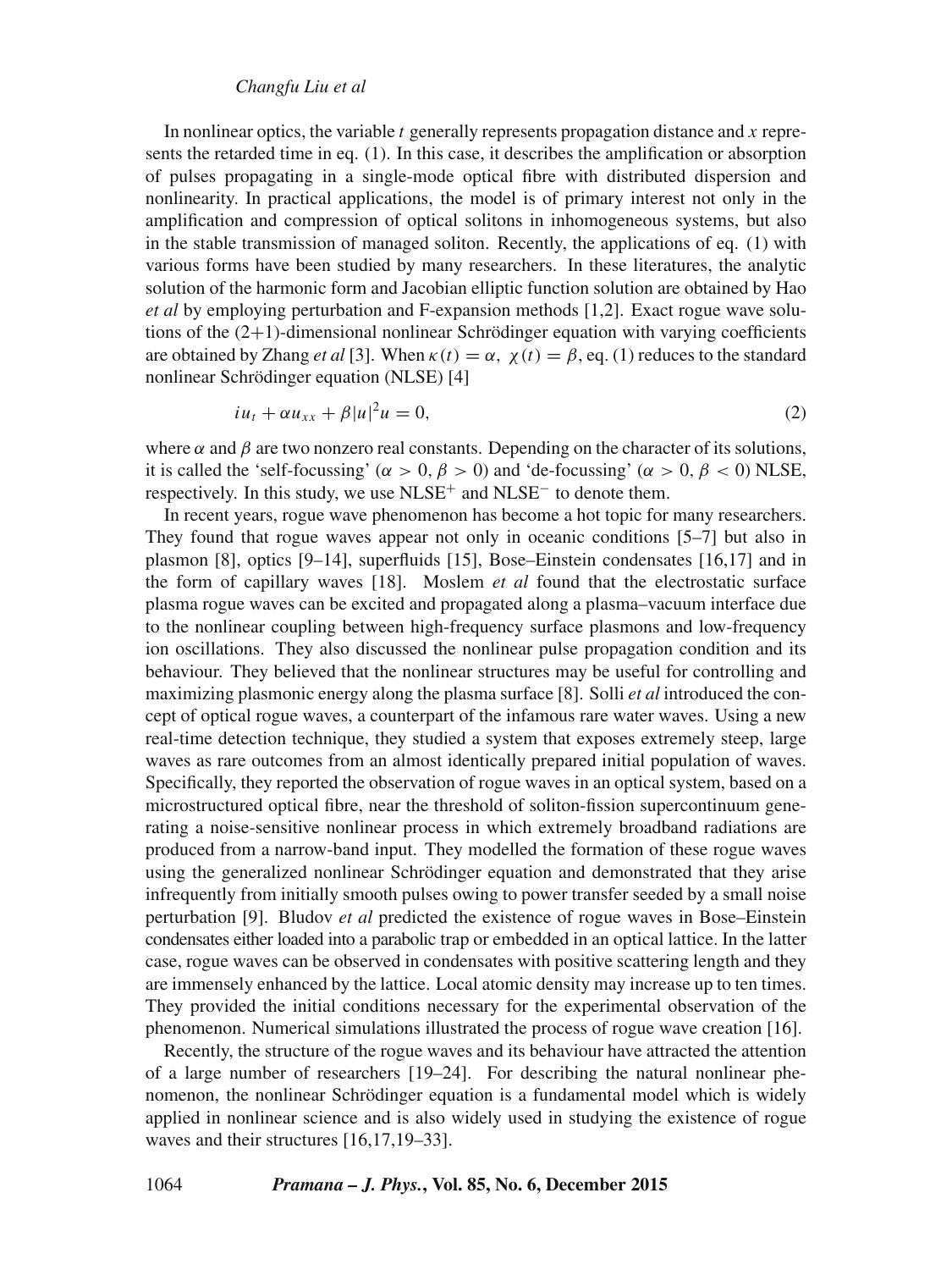Some researchers have investigated eq. (2), derived its breather solutions, such as the Akhmediev breather soliton [21], the Ma breather soliton [22] and the Peregrine breather soliton [4]. These solutions are suggested as models for a class of freak wave events [23]. In order to obtain these breather solitons, different methods were applied by researchers in [4,29,30,32,33].

In this work, we apply the exp-function method to NLSE [34,35], and obtain a solution containing the three parameters. Through this unified formula in which different values of the parameters, one can obtain the above-mentioned series of breather solitons (rogue waves). Then, by using the similarity transformation [36–38], VCNLSE can be transformed into NLSE, thereby obtaining rogue wave solutions of VCNLSE. These rich and explicit rogue wave structures will help us to understand the diversity of rogue wave dynamics for VCNLSE.

### **2. Exp-function method to construct a series of rogue waves for NLSE**

By using the transformation

$$
u(x,t) = re^{(ir^{2}\beta t)}\left(1 + \frac{A(x,t) + iB(x,t)}{F(x,t)}\right),
$$
\n(3)

eq. (2) can be transformed into the following trilinear equation:

$$
2\beta r^2 A(x, t) F(x, t)^2 + 2\alpha A(x, t) F_x(x, t)^2 + \beta r^2 A(x, t)^3
$$
  
\n
$$
-2\alpha A_x(x, t) F_x(x, t) F(x, t) + \alpha A_{xx}(x, t) F(x, t)^2
$$
  
\n
$$
-\alpha A(x, t) F_{xx}(x, t) F(x, t) + B(x, t) F(x, t) F_t(x, t)
$$
  
\n
$$
+3\beta r^2 A(x, t)^2 F(x, t) + \beta r^2 B(x, t)^2 F(x, t) - B_t(x, t) F(x, t)^2
$$
  
\n
$$
+ \beta r^2 A(x, t) B(x, t)^2 + i(\beta r^2 A(x, t)^2 B(x, t) - A(x, t) F(x, t) F_t(x, t)
$$
  
\n
$$
-\alpha B(x, t) F_{xx}(x, t) F(x, t) + \beta r^2 B(x, t)^3
$$
  
\n
$$
+ \alpha B_x(x, t) F(x, t)^2 + A_t(x, t) F(x, t)^2 + 2\alpha B(x, t) F_x(x, t)^2
$$
  
\n
$$
+2\beta r^2 A(x, t) B(x, t) F(x, t) - 2\alpha B_x(x, t) F_x(x, t) F(x, t)) = 0,
$$
 (4)

where r is the real constant,  $A(x, t)$ ,  $B(x, t)$  and  $F(x, t)$  are real functions. Separating the real and imaginary parts, we have

$$
2\beta r^2 A(x, t) F(x, t)^2 + 2\alpha A(x, t) F_x(x, t)^2 + \beta r^2 A(x, t)^3
$$
  
\n
$$
-2\alpha A_x(x, t) F_x(x, t) F(x, t) + \alpha A_{xx}(x, t) F(x, t)^2
$$
  
\n
$$
-\alpha A(x, t) F_{xx}(x, t) F(x, t) + B(x, t) F(x, t) F_t(x, t)
$$
  
\n
$$
+3\beta r^2 A(x, t)^2 F(x, t) + \beta r^2 B(x, t)^2 F(x, t) - B_t(x, t) F(x, t)^2
$$
  
\n
$$
+ \beta r^2 A(x, t) B(x, t)^2 = 0,
$$
  
\n
$$
\beta r^2 A(x, t)^2 B(x, t) - A(x, t) F(x, t) F_t(x, t) - \alpha B(x, t) F_{xx}(x, t) F(x, t)
$$
  
\n
$$
+ \beta r^2 B(x, t)^3 + \alpha B_x(x, t) F(x, t)^2 + A_t(x, t) F(x, t)^2
$$
  
\n
$$
+2\alpha B(x, t) F_x(x, t)^2 + 2\beta r^2 A(x, t) B(x, t) F(x, t)
$$
  
\n
$$
-2\alpha B_x(x, t) F_x(x, t) F(x, t) = 0.
$$
  
\n(5)

*Pramana – J. Phys.***, Vol. 85, No. 6, December 2015** 1065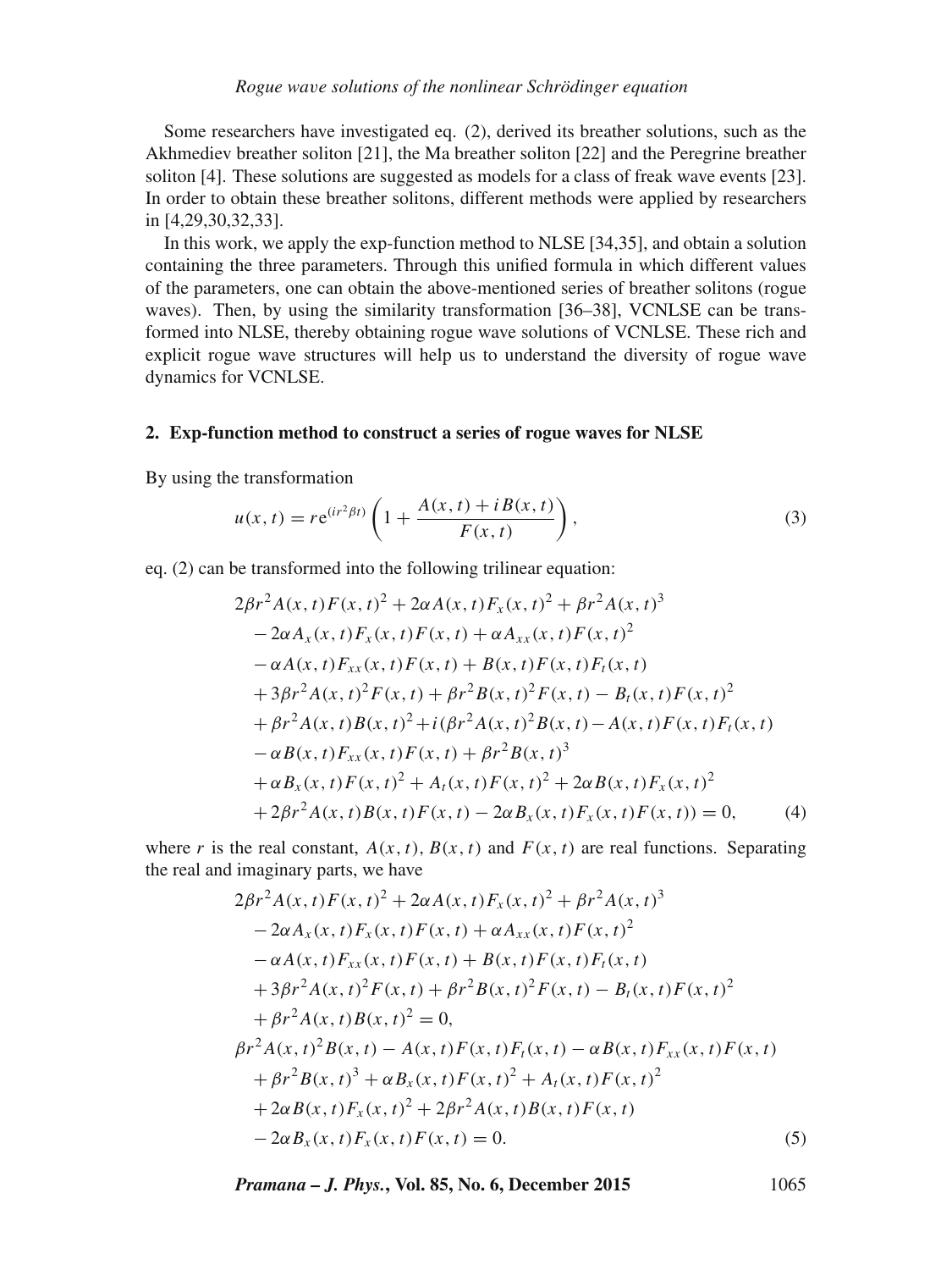*Changfu Liu et al*

Suppose  $A(x, t)$ ,  $B(x, t)$  and  $F(x, t)$  are the following exponential functions:

$$
A(x, t) = a_1 e^{p(Vx+Kt)} + a_2 e^{-p(Vx+Kt)} + a_3 e^{q(Wx+Lt)} + a_4 e^{-q(Wx+Lt)},
$$
  
\n
$$
B(x, t) = b_1 e^{p(Vx+Kt)} + b_2 e^{-p(Vx+Kt)} + b_3 e^{q(Wx+Lt)} + b_4 e^{-q(Wx+Lt)},
$$
  
\n
$$
F(x, t) = c_1 e^{p(Vx+Kt)} + c_2 e^{-p(Vx+Kt)} + c_3 e^{q(Wx+Lt)} + c_4 e^{-q(Wx+Lt)},
$$
\n(6)

where  $a_i, b_i, c_i (i = 1, \ldots, 4), p, q, W, V, K$  and L are constants to be determined. Substituting eq. (6) into eq. (5) yields two algebraic equations with respect to  $e^{mp(Vx+Kt)}e^{nq(Wx+Lt)}$  $(m, n = -3,..., 3)$ . Equating all coefficients of  $e^{mp(Vx+Kt)}e^{nq(Wx+Lt)}(m, n = -3,..., 3)$ to zero yields a set of algebraic equations for  $a_i, b_i, c_i (i = 1, \ldots, 4), p, q, W, V, K$  and L. Solving them using Maple, one can obtain the following results:

$$
a_1 = 0, \quad a_2 = 0, \quad a_3 = \frac{b_4^2}{\sqrt{4c_2^2 - b_4^2}}, \quad a_4 = \frac{1}{\sqrt{4c_2^2 - b_4^2}} b_4^2,
$$
  
\n
$$
b_1 = 0, \quad b_2 = 0, \quad b_3 = -b_4, \quad c_1 = c_2, \quad c_3 = -\frac{2c_2^2}{\sqrt{4c_2^2 - b_4^2}},
$$
  
\n
$$
c_4 = -\frac{2c_2^2}{\sqrt{4c_2^2 - b_4^2}}, \quad W = 0, \quad L = -\frac{\beta r^2 b_4}{2c_2^2 q} \sqrt{4c_2^2 - b_4^2},
$$
  
\n
$$
K = 0, \quad V = \frac{rb_4}{2pc_2} \sqrt{-2\frac{\beta}{\alpha}}, \tag{7}
$$

where  $c_2$  and  $b_4$  are arbitrary constants.

Substituting eqs (7) and (6) into eq. (3), solutions of eq. (2) can be expressed as

$$
u(x,t) = re^{(ir^2\beta t)} \left( 1 + \frac{b_4^2 \cosh\left(\frac{\beta r^2 b_4 \sqrt{4c_2^2 - b_4^2}}{2c_2^2}t\right) + ib_4 \sqrt{4c_2^2 - b_4^2} \sinh\left(\frac{\beta r^2 b_4 \sqrt{4c_2^2 - b_4^2}}{2c_2^2}t\right)}{c_2 \sqrt{4c_2^2 - b_4^2} \cosh\left(\frac{r\sqrt{-2\frac{\beta}{\alpha}}b_4}{2c_2}\right)} - 2c_2^2 \cosh\left(\frac{\beta r^2 b_4 \sqrt{4c_2^2 - b_4^2}}{2c_2^2}t\right)} \right).
$$
(8)

Equation (8) is a unified formula which can produce a series of rogue wave solutions. Obviously, when  $b_4 = 0$ , eq. (8) becomes a plane-wave solution of eq. (2) (NLSE<sup>+</sup> and NLSE−) which can be denoted as

$$
u(x,t) = re^{(ir^2\beta t)}.
$$
\n(9)

*Case* 1. Rogue wave solutions of the self-focussing NLSE ( $\alpha > 0$ ,  $\beta > 0$ ) are described as follows:

(a) *The Akhmediev breather soliton* [21]. If  $4c_2^2 - b_4^2 > 0$ , then eq. (8) takes the following form (figure 1a):

$$
u(x,t) = re^{(ir^2\beta t)} \left( 1 + \frac{b_4^2 \cosh\left(\frac{\beta r^2 b_4 \sqrt{4c_2^2 - b_4^2}}{2c_2^2}t\right) + ib_4 \sqrt{4c_2^2 - b_4^2} \sinh\left(\frac{\beta r^2 b_4 \sqrt{4c_2^2 - b_4^2}}{2c_2^2}t\right)}{c_2 \sqrt{4c_2^2 - b_4^2} \cos\left(\frac{r\sqrt{2\frac{\beta}{\alpha}}b_4}{2c_2}\right) - 2c_2^2 \cosh\left(\frac{\beta r^2 b_4 \sqrt{4c_2^2 - b_4^2}}{2c_2^2}t\right)} \right). \tag{10}
$$

1066 *Pramana – J. Phys.***, Vol. 85, No. 6, December 2015**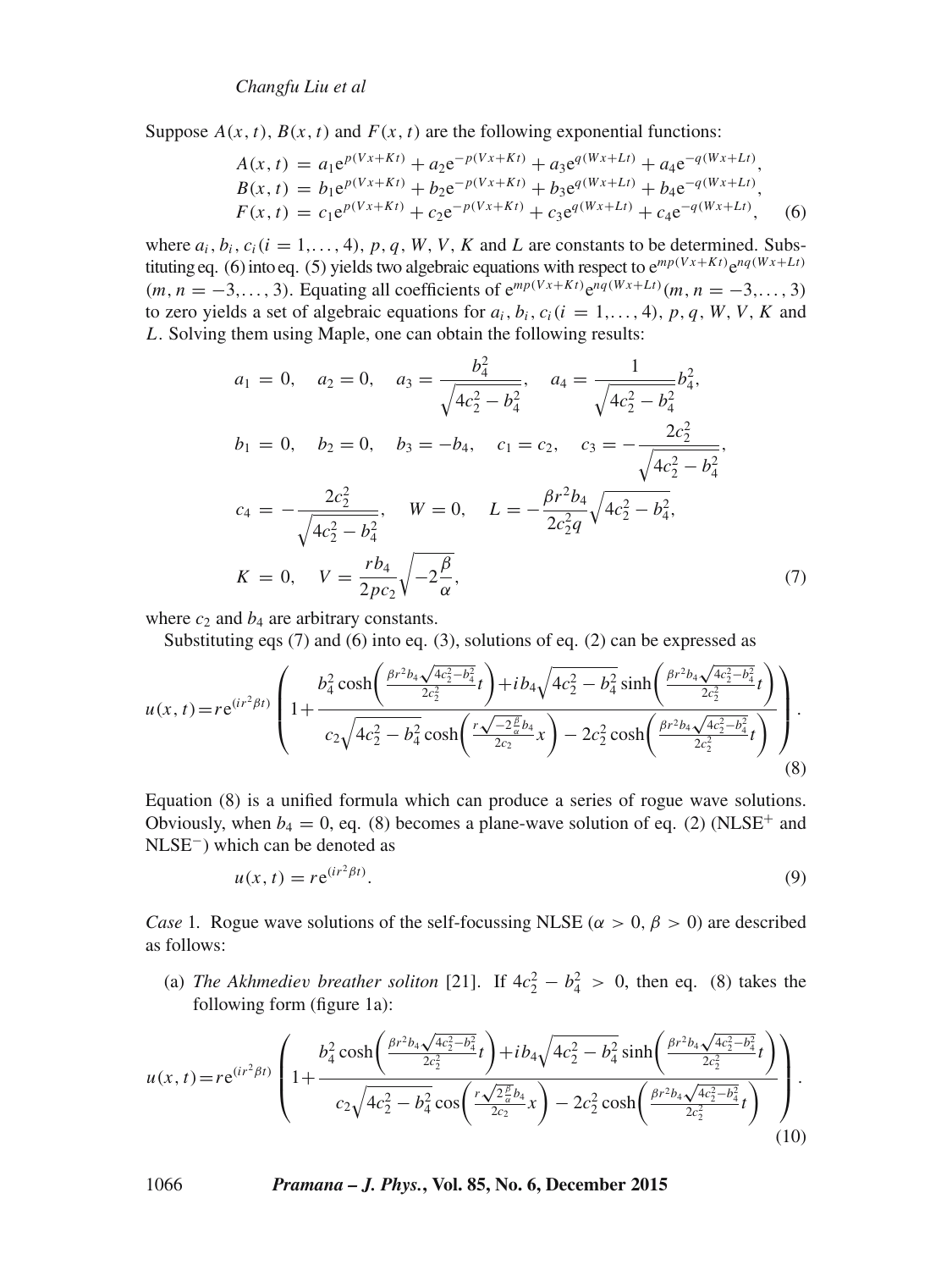

**Figure 1.** (a) The Akhmediev breather soliton with  $\alpha = \frac{1}{2}, \beta = 2, r = 2, b_4 =$ 2,  $c_2 = 2$  (eq. (10)) and (**b**) the Ma breather soliton with  $\alpha = \frac{1}{2}$ ,  $\beta = 2$ ,  $r = 2$ ,  $b =$ 2,  $c_2 = 2$  (eq. (11)).

(b) *The Ma breather soliton* [22]. Setting  $b_4 = ib$ , eq. (8) can be given as (figure 1b)

$$
u(x,t) = re^{(ir^2\beta t)} \left( 1 - \frac{b^2 \cos\left(\frac{\beta r^2 b \sqrt{4c_2^2 + b^2}}{2c_2^2}t\right) + ib\sqrt{4c_2^2 + b^2} \sin\left(\frac{\beta r^2 b \sqrt{4c_2^2 + b^2}}{2c_2^2}t\right)}{c_2 \sqrt{4c_2^2 + b^2} \cosh\left(\frac{rb\sqrt{2\frac{\beta}{\alpha}}}{2c_2}x\right) - 2c_2^2 \cos\left(\frac{\beta r^2 b \sqrt{4c_2^2 + b^2}}{2c_2^2}t\right)} \right).
$$
\n(11)

(c) *The Peregrine breather soliton* [4]. Setting  $c_2 > 0$  and  $b_4 \rightarrow 0$ , eq. (8) takes the Peregrine breather form which is given as (figure 2a)

$$
u(x,t) = re^{(ir^2\beta t)} \left( 1 - \frac{4\alpha(1 + i2r^2\beta t)}{\alpha + 2\beta r^2 x^2 + 4\alpha \beta^2 r^4 t^2} \right).
$$
 (12)

We have verified that eqs (10)–(12) are solutions of NLSE<sup>+</sup>, where  $c_2$  and b are arbitrary constants. Analysis of the behaviour of these solutions can be found in [4,22,24,25].



**Figure 2.** (a) The Peregrine breather soliton with  $\alpha = \frac{1}{2}$ ,  $\beta = 2$ ,  $r = 2$  (eq. (12)) and (**b**) the bisoliton with  $\alpha = \frac{1}{2}$ ,  $\beta = -2$ ,  $r = 2$ ,  $b_4 = 2$ ,  $c_2 = 2$  (eq. (8)).

*Pramana – J. Phys.***, Vol. 85, No. 6, December 2015** 1067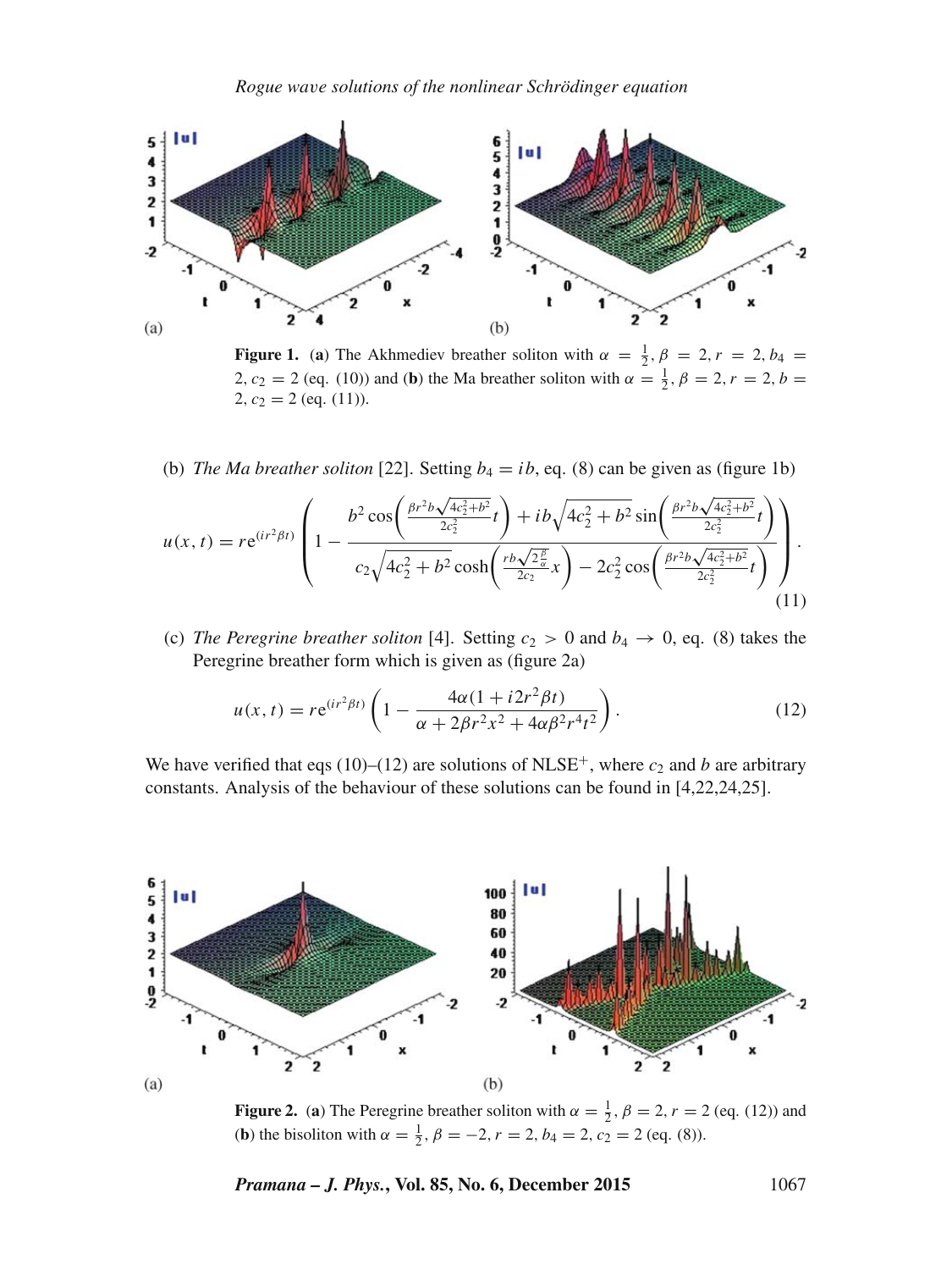*Case* 2. Similarly, the de-focussing NLSE ( $\alpha > 0$ ,  $\beta < 0$ ) has the following solutions:

- (a) *The bi-soliton solution*. When  $4c_2^2 b_4^2 > 0$ , eq. (8) behaves as a bi-soliton solution for NLSE<sup>−</sup> (figure 2b).
- (b) *The periodic solution*. Setting  $b_4 = ib$ , eq. (8) takes following form:

$$
u(x,t) = re^{(ir^2\beta t)} \left( 1 - \frac{b^2 \cos\left(\frac{\beta r^2 b \sqrt{4c_2^2 + b^2}}{2c_2^2}t\right) + ib\sqrt{4c_2^2 + b^2} \sin\left(\frac{\beta r^2 b \sqrt{4c_2^2 + b^2}}{2c_2^2}t\right)}{c_2 \sqrt{4c_2^2 + b^2} \cos\left(\frac{rb\sqrt{-2\frac{\beta}{\alpha}}}{2c_2}x\right) - 2c_2^2 \cos\left(\frac{\beta r^2 b \sqrt{4c_2^2 + b^2}}{2c_2^2}t\right)} \right).
$$
\n(13)

Equation (13) was verified to be the periodic solution of NLSE<sup>−</sup> and meanwhile, eq. (12) is also found to be solution of NLSE−.

### **3. Rogue wave solutions of VCNLSE**

First, we use a transformation to convert the variable coefficient nonlinear Schrödinger equation into the standard nonlinear Schrödinger equation. Assume

$$
u(x, t) = Q(X(x, t), T(t))P(x, t)e^{iw(x, t)},
$$
\n(14)

to transform VCNLSE into NLSE, i.e.,

$$
i Q_T + \alpha Q_{XX} + \beta |Q|^2 Q = 0. \tag{15}
$$

To achieve this transformation, substitute eq. (14) into eq. (1). We find that only if  $\Gamma(t)$  =  $\frac{1}{2} [\kappa'(t)\chi(t) - \kappa(t)\chi'(t)]/\kappa(t)\chi(t)$ , eq. (1) can be converted into eq. (15). Then, we have

$$
P(x, t) = \frac{\sqrt{C_1 \beta \kappa(t) \chi(t)}}{\chi(t)}, \quad w(x, t) = C_0 x - C_0^2 \int \kappa(t) dt + C_2,
$$
  
\n
$$
T(t) = C_1 \int \kappa(t) dt + C_2,
$$
  
\n
$$
X(x, t) = -\sqrt{C_1 \alpha} x + 2C_0 \sqrt{C_1 \alpha} \int \kappa(t) dt + C_2,
$$
\n(16)

where  $C_0$ ,  $C_1$  and  $C_2$  are arbitrary constants. Therefore, when  $\Gamma(t) = \frac{1}{2} [\kappa'(t)\chi(t) \kappa(t)\chi'(t)/\kappa(t)\chi(t)$ ,  $\kappa(t) > 0$ ,  $\chi(t) > 0$  and  $\alpha > 0$ ,  $\beta > 0$ , rogue wave solutions of eq. (1) can be expressed as

$$
u(x,t) = r \frac{\sqrt{C_1 \beta \kappa(t) \chi(t)}}{\chi(t)} e^{(i r^2 \beta T(t))}
$$
  
 
$$
\times \left( 1 + \frac{b_4^2 \cosh\left(\frac{\beta r^2 b_4 \sqrt{4c_2^2 - b_4^2}}{2c_2^2} T(t)\right) + ib_4 \sqrt{4c_2^2 - b_4^2} \sinh\left(\frac{\beta r^2 b_4 \sqrt{4c_2^2 - b_4^2}}{2c_2^2} T(t)\right)}{c_2 \sqrt{4c_2^2 - b_4^2} \cos\left(\frac{r \sqrt{2\frac{\beta}{\kappa}} b_4}{2c_2^2} X(x,t)\right) - 2c_2^2 \cosh\left(\frac{\beta r^2 b_4 \sqrt{4c_2^2 - b_4^2}}{2c_2^2} T(t)\right)} e^{iw(x,t)},
$$
\n(17)

1068 *Pramana – J. Phys.***, Vol. 85, No. 6, December 2015**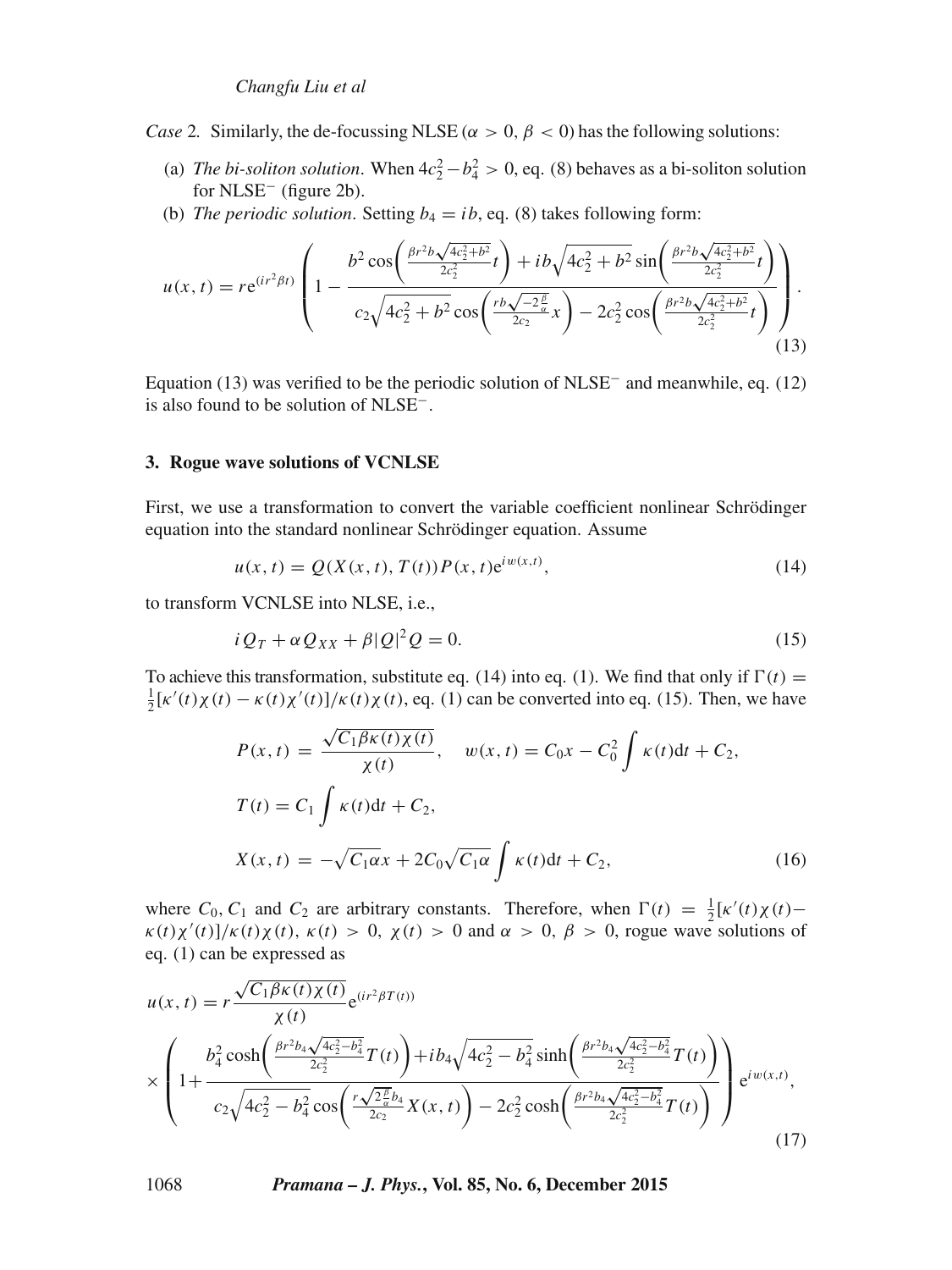$$
u(x,t) = r \frac{\sqrt{C_1 \beta \kappa(t) \chi(t)}}{\chi(t)} e^{(ir^2 \beta T(t))}
$$
  
 
$$
\times \left(1 - \frac{b^2 \cos\left(\frac{\beta r^2 b \sqrt{4c_2^2 + b^2}}{2c_2^2} T(t)\right) + ib \sqrt{4c_2^2 + b^2} \sin\left(\frac{\beta r^2 b \sqrt{4c_2^2 + b^2}}{2c_2^2} T(t)\right)}{c_2 \sqrt{4c_2^2 + b^2} \cosh\left(\frac{rb \sqrt{2\frac{\beta}{\alpha}}}{2c_2} X(x,t)\right) - 2c_2^2 \cos\left(\frac{\beta r^2 b \sqrt{4c_2^2 + b^2}}{2c_2^2} T(t)\right)} e^{iw(x,t)}
$$
(18)

and

$$
u(x,t) = r \frac{\sqrt{C_1 \beta \kappa(t) \chi(t)}}{\chi(t)} e^{(ir^2 \beta T(t))}
$$

$$
\times \left(1 - \frac{4\alpha (1 + i2r^2 \beta T(t))}{\alpha + 2\beta r^2 \chi(x,t)^2 + 4\alpha \beta^2 r^4 T(t)^2}\right) e^{iw(x,t)},
$$
(19)

where  $X(x, t)$ ,  $T(t)$  and  $w(x, t)$  are given by eq. (16). When  $\alpha = \frac{1}{2}, \beta = 2, \kappa(t) =$  $(1 + \cos(t)^2)^2$ ,  $\chi(t) = 1 + \cos(t)^2$ ,  $C_0 = 2$ ,  $C_1 = 4$ ,  $C_2 = 1$ ,  $r = 2$ ,  $b = 2$ ,  $b_4 = 2$  and  $c_2 = 2$  their images are displayed by figure 3.

When  $\alpha = \frac{1}{2}$ ,  $\beta = 2$ ,  $\kappa(t) = (1 + \sin(t)^2)^2$ ,  $\chi(t) = 1 + \sin(t)^2$ ,  $C_0 = 2$ ,  $C_1 = 4$ ,  $C_2 =$  $1, r = 2, b = 2, b_4 = 2$  and  $c_2 = 2$ , their images are displayed by figure 4.

Secondly, similar to the previous case, if  $\kappa(t) > 0$  and  $\chi(t) < 0$ , we can apply solutions of NLSE<sup> $-$ </sup> (solutions (8) and (13)) to eq. (1)

Third, when  $\alpha = \frac{1}{2}$  and  $\beta = 1$ , higher-order rational solution of eq. (2) are given by Akhmediev [21,24]. Based on [21,24], the higher-order rational solution of eq. (15) are obtained as follows:

$$
Q(X,T) = \sqrt{\frac{1}{\beta}} \left( 1 - \frac{G + iH}{D} \right) e^{iT}, \quad \beta > 0,
$$
  
\n
$$
G = \frac{4X^4 + 12\alpha X^2 + 72\alpha^2 T^2 + 48\alpha T^2 X^2 + 80\alpha^2 T^4 - 3\alpha^2}{16\alpha^2},
$$
  
\n
$$
H = \frac{T(4X^4 + 8\alpha^2 T^2 + 16\alpha T^2 X^2 + 16\alpha^2 T^4 - 15\alpha^2 - 12\alpha X^2)}{8\alpha^2},
$$
  
\n
$$
D = \frac{8X^6 + \alpha (12 + 48T^2)X^4 + 6\alpha^2 (4T^2 - 3)^2 X^2 + \alpha^3 (9 + 64T^6 + 432T^4 + 396T^2)}{192\alpha^3}.
$$
  
\n(20)



**Figure 3.** (**a**) The Akhmediev breather soliton, (**b**) the Ma breather soliton and (**c**) the Peregrine breather soliton.

*Pramana – J. Phys.***, Vol. 85, No. 6, December 2015** 1069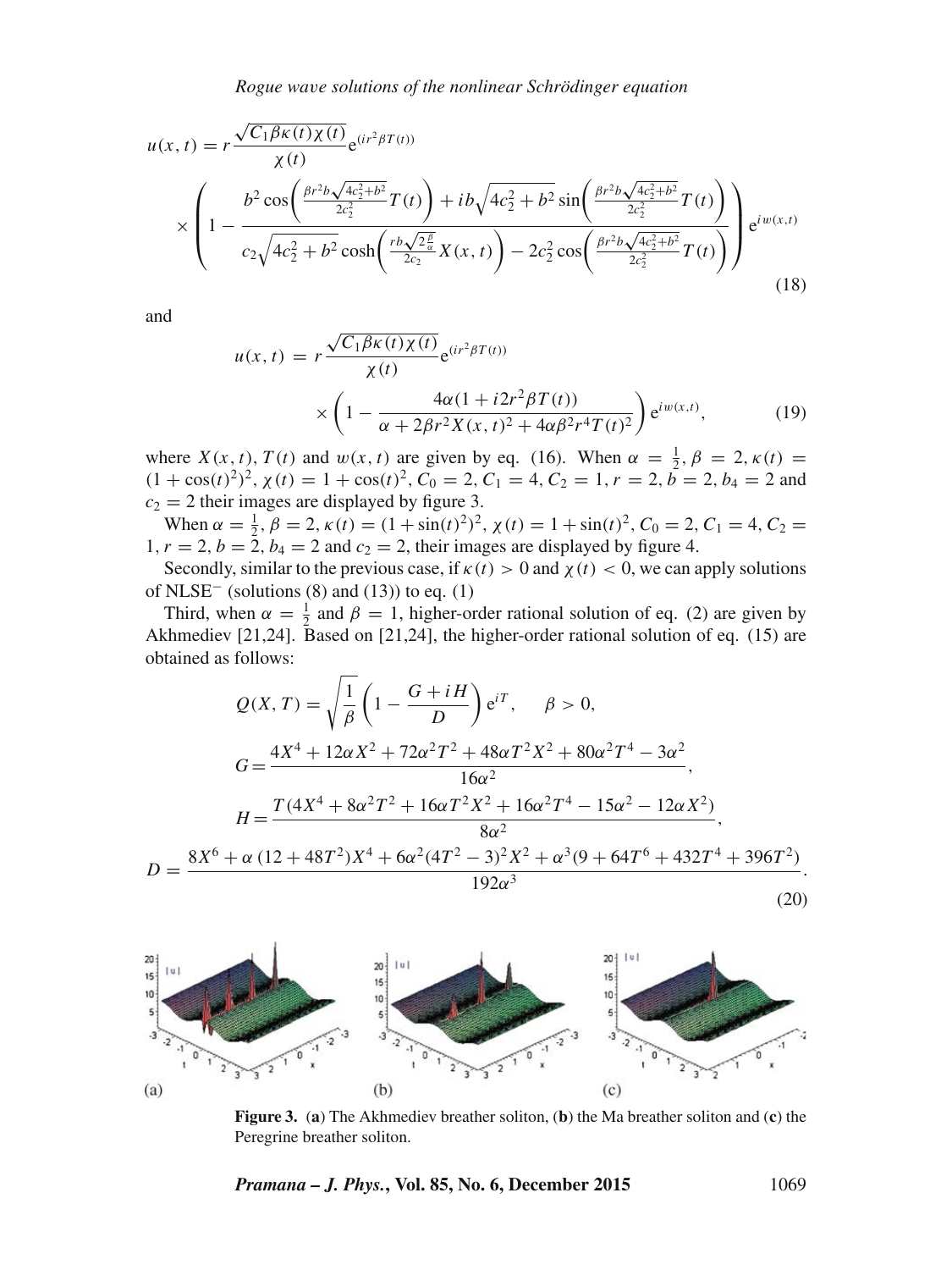*Changfu Liu et al*



**Figure 4.** (**a**, **b**) The Akhmediev breather soliton, (**c**, **d**) the Ma breather soliton and (**e**, **f**) the Peregrine breather soliton.

Therefore, substituting eq. (20) into eq. (14), the obtained higher-order rational solution of eq. (1) can be written as

$$
u(x, t) = Q(X, T)P(x, t)e^{iw(x, t)},
$$
\n(21)



**Figure 5.** The higher-order rational rogue waves (solution (21)).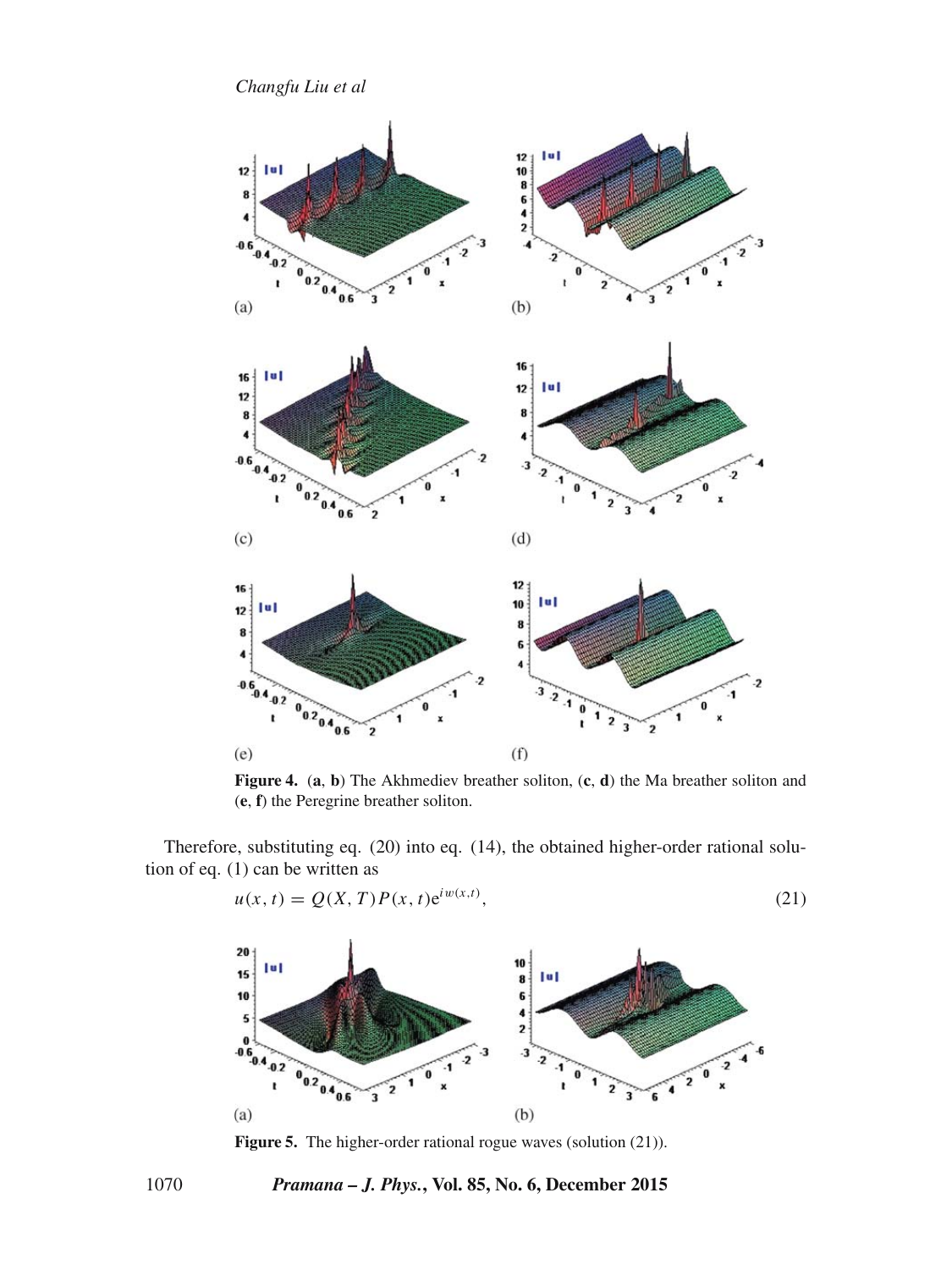where  $X = X(x, t)$ ,  $T = T(t)$ ,  $P(x, t)$  and  $w(x, t)$  are provided by eq. (16) and  $Q(X, T)$ is given by eq. (20). When  $\alpha = \frac{1}{2}$ ,  $\beta = 2$ ,  $r = 2$ ,  $\kappa(t) = (1 + \sin(t)^2)^2$ ,  $\chi(t) = 1 +$  $\sin(t)^2$ ,  $C_0 = 2$ ,  $C_1 = 4$  and  $C_2 = 1$ , their images are displayed by figure 5.

## **4. Conclusion**

In this paper, a unified formula solution of the standard  $(1+1)$ -dimensional NLSE, which yields a series of breather solitons (rogue waves) was obtained based on exp-function method. At the same time, by using appropriate transformation, one can transform VCNLSE into NLSE, thereby obtaining rogue wave solutions of VCNLSE which contain the Akhmediev breather soliton, the Ma breather soliton and the Peregrine breather soliton. The figures show that surface waves in the propagation process randomly generate high amplitude breather waves. The amplitude of each of these solutions depends primarily on the initial conditions and  $\kappa(t)$ ,  $\chi(t)$ . The two free functions  $\kappa(t)$ ,  $\chi(t)$  and several arbitrary parameters were involved in generating a large number of wave structures.

## **Acknowledgements**

This work was supported by the Chinese Natural Science Foundation Grant No. 11261049 and Yunnan Natural Science Foundation Grant No. 2013FD052.

#### **References**

- [1] R Y Hao, A T Ju, F Q Wang and G S Zhou, *Opt. Commun.* **281**, 5898 (2008)
- [2] J F Zhang, C Q Dai, Q Yang and J M Zhu, *Opt. Commun.* **252**, 408 (2005)
- [3] J F Zhang, M Z Jin, J D He, J H Lou and C Q Dai, *Chin. Phys. B* **22**, 054208 (2013)
- [4] D H Peregrine, *J. Aust. Math. Soc. Ser. B: Appl. Math.* **25**, 16 (1983)
- [5] P Müller, C Garrett and A Osborne, *Oceanography* **18**, 66 (2005)
- [6] F Fedele, *Physica D* **237**, 2127 (2008)
- [7] A Chabchoub, N P Hoffmann and N Akhmediev, *Phys. Re*v*. Lett.* **106**, 204502 (2011)
- [8] W M Moslem, P K Shukla and B Eliasson, *Europhys. Lett.* **96**, 25002 (2011)
- [9] D R Solli, C Ropers, P Koonath and B Jalali, *Nature* **450**, 1054 (2007)
- [10] A Zaviyalov, O Egorov, R Iliew and F Lederer, *Phys. Re*v*. A* **85**, 013828 (2012)
- [11] C Bonatto, M Feyereisen, S Barland, M Giudici, C Masoller, J R Rios Leite and J R Tredicce, *Phys. Re*v*. Lett.* **107**, 053901 (2011)
- [12] S Vergeles and S K Turitsyn, *Phys. Re*v*. A* **83**, 061801(R) (2011)
- [13] J S He, S W Xu and K Porsezian, *Phys. Re*v*. E* **86**, 066603 (2012)
- [14] C Z Li, C Liu and Z Y Yang, *Commun. Nonlinear Sci. Numer. Simul.* **20**, 9 (2015)
- [15] V B Efimov, A N Ganshin, G V Kolmakov, P V E McClintock and L P Mezhov-Deglin, *Eur. Phys. J. Spec. Top.* **185**, 181 (2010)
- [16] Yu V Bludov, V V Konotop and N Akhmediev, *Phys. Re*v*. A* **80**, 033610 (2009)
- [17] B L Guo and L M Ling, *Chin. Phys. Lett.* **28**, 110202 (2011)
- [18] M Shats, H Punzmann and H Xia, *Phys. Re*v*. Lett.* **104**, 104503 (2010)
- [19] A Ankiewicz, Y Wang, S Wabnitz and N Akhmediev, *Phys. Re*v*. E* **89**, 012907 (2014)
- [20] L H Wang, K Porsezian and J S He, *Phys. Re*v*. E* **87**, 053202 (2013)
- [21] A Chabchoub and M Fink, *Phys. Re*v*. Lett.* **112**, 124101 (2014)
- [22] L M Ling, B L Guo and L C Zhao, *Phys. Re*v*. E* **89**, 041201 (2014)